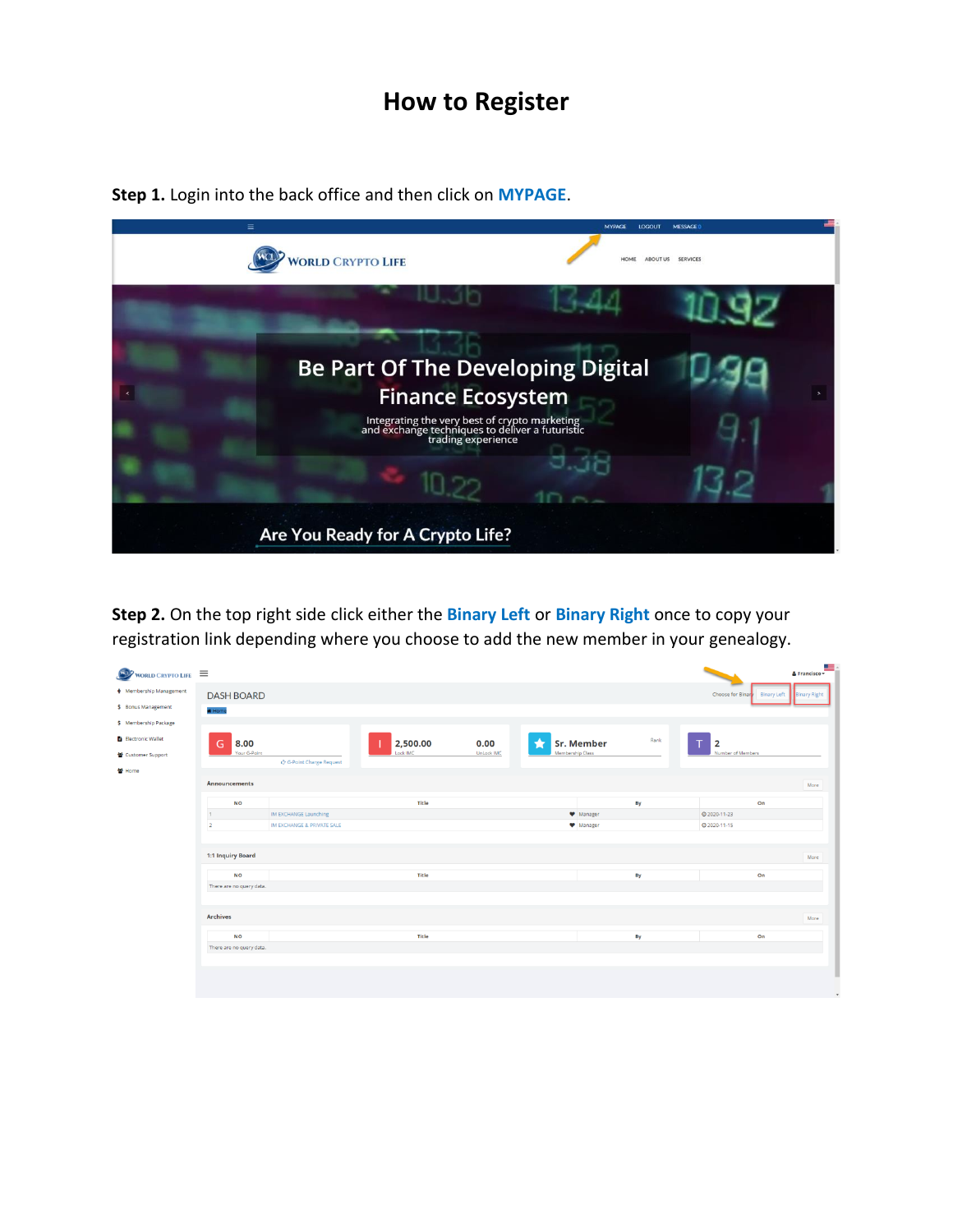**Step 3.** Now you paste the link into the address bar of your website you use the most. I personally use Chrome, but most browsers will do fine.

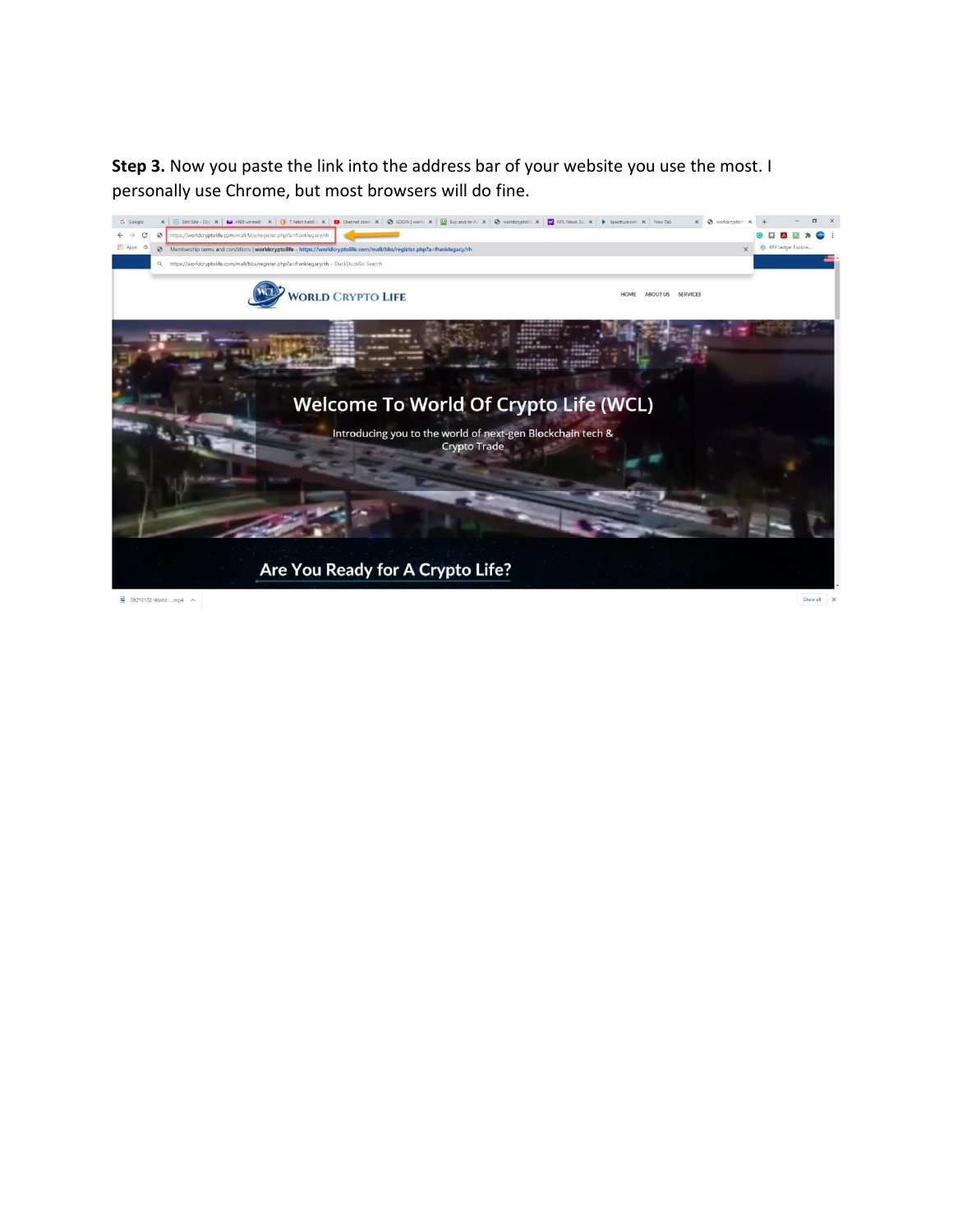**Step 4.** Fill out the registration form and remember to click on the **CHECK** box to make sure your email and Username you choose are not already in the system.

| Join Membership                    |            |
|------------------------------------|------------|
| <b>First Name</b>                  | ₩          |
| <b>Last Name</b>                   |            |
| E-mail                             | check      |
| Check E-mail                       |            |
| Create an ID with English & Digits | ₩<br>check |
| Please check ID availability       |            |
| password                           |            |
| password                           | ₩          |
| franklegacy                        |            |
| Victory5                           |            |
| <b>Select Country</b>              |            |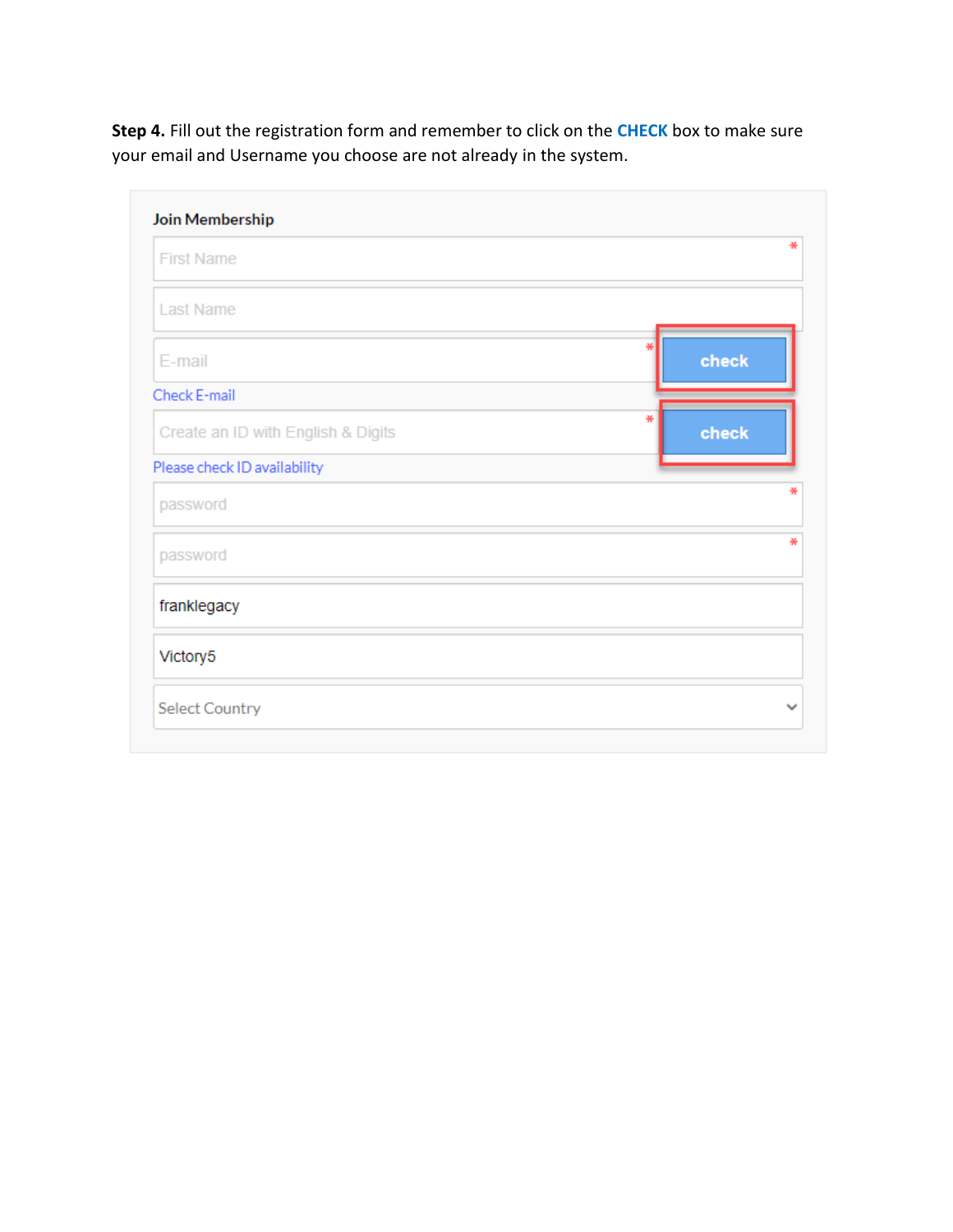**Step 5.** Click both checkmark boxes for the membership agreement and code of ethics. Enter the **Capcha Code** as you see it on the page and then click **JOIN NOW**

## **IMPORTANT!! Click the JOIN NOW button only once and allow for the process to complete. It will take 1-2 minutes for the registration to process and complete. DO NOT CLICK MULTIPLE TIMES!**

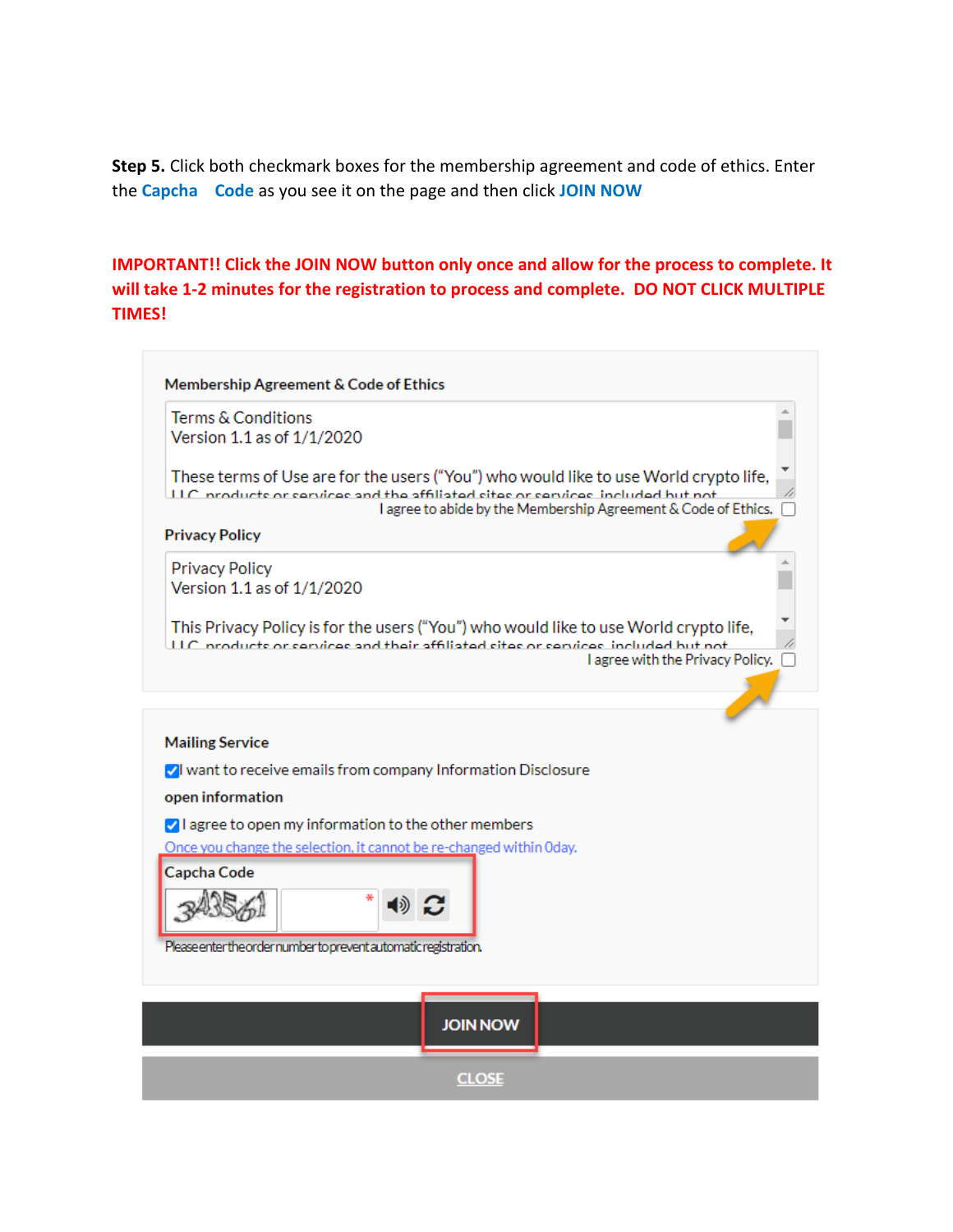## **How to Purchase a Package**

| WORLD CRYPTO LIFE $\equiv$<br>$\bullet$                       |                           |                                       |                      |                           |                  |                           |                |                                            | & Francisco - |
|---------------------------------------------------------------|---------------------------|---------------------------------------|----------------------|---------------------------|------------------|---------------------------|----------------|--------------------------------------------|---------------|
| ♦ Membership Management                                       | <b>DASH BOARD</b>         |                                       |                      |                           |                  |                           |                | Choose for Binary Binary Left Binary Right |               |
| \$ Bonus Management                                           | * Home                    |                                       |                      |                           |                  |                           |                |                                            |               |
| \$ Membership Package                                         |                           |                                       |                      |                           |                  |                           |                |                                            |               |
| > Membership Package<br>Electronic Wallet<br>Customer Support | G<br>8.00<br>Your G-Point | C <sup>+</sup> G-Point Charge Request | 2,500.00<br>Lock IMC | 0.00<br><b>UnLock IMC</b> | Membership Class | Rank<br><b>Sr. Member</b> | $\overline{2}$ | Number of Members                          |               |
| Home                                                          | Announcements             |                                       |                      |                           |                  |                           |                |                                            | More          |
|                                                               | <b>NO</b>                 |                                       | Title                |                           |                  | By                        |                | On                                         |               |
|                                                               | $\mathbf{1}$              | IM EXCHANGE Launching                 |                      |                           |                  | <b>W</b> Manager          | ◎ 2020-11-23   |                                            |               |
|                                                               | $\overline{2}$            | IM EXCHANGE & PRIVATE SALE            |                      |                           |                  | Manager                   | O 2020-11-15   |                                            |               |
|                                                               |                           |                                       |                      |                           |                  |                           |                |                                            |               |
|                                                               | 1:1 Inquiry Board         |                                       |                      |                           |                  |                           |                |                                            | More          |
|                                                               | <b>NO</b>                 |                                       | Title                |                           |                  | By                        |                | On                                         |               |
|                                                               | There are no query data.  |                                       |                      |                           |                  |                           |                |                                            |               |
|                                                               |                           |                                       |                      |                           |                  |                           |                |                                            |               |
|                                                               | <b>Archives</b>           |                                       |                      |                           |                  |                           |                |                                            | More          |
|                                                               | <b>NO</b>                 |                                       | Title                |                           |                  | By                        |                | On                                         |               |
|                                                               | There are no query data.  |                                       |                      |                           |                  |                           |                |                                            |               |
|                                                               |                           |                                       |                      |                           |                  |                           |                |                                            |               |
|                                                               |                           |                                       |                      |                           |                  |                           |                |                                            |               |
|                                                               |                           |                                       |                      |                           |                  |                           |                |                                            |               |
| https://worldcryptolife.com/mall/mypage/dashboard.php#        |                           |                                       |                      |                           |                  |                           |                |                                            | $\check{}$    |

**Step 1.** Login to the back-office and click on the **Membership Package** option.

**Step 2.** Click on the **Purchase** button depending on the package you choose. If you are upgrading your package, then you will just pay the difference of the package total price.

| <b>WORLD CRYPTO LIFE</b>                       |                                                                      |                                  |                                                              | & Francisco -                   |  |  |  |  |
|------------------------------------------------|----------------------------------------------------------------------|----------------------------------|--------------------------------------------------------------|---------------------------------|--|--|--|--|
| ♦ Membership Management<br>\$ Bonus Management | Membership Package<br>Home / Membership Package / Membership Package |                                  |                                                              |                                 |  |  |  |  |
| \$ Membership Package                          |                                                                      |                                  |                                                              |                                 |  |  |  |  |
| > Membership Package<br>Electronic Wallet      | <b>PURCHASE</b>                                                      | \$500<br>(PV:400)                | <b>PURCHASE</b>                                              | \$1,500<br>(PV: 1, 200)         |  |  |  |  |
| Customer Support<br>발 Home                     |                                                                      | <b>W.L.</b> PURCHASE             |                                                              | <b>W.L.</b> PURCHASE            |  |  |  |  |
|                                                | <b>PURCHASE</b>                                                      | \$4,500<br><b>W.1</b> PUROIASE   | <b>PURCHASE</b>                                              | \$9,500<br><b>K.L.</b> PURCHASE |  |  |  |  |
|                                                | <b>PURCHASE</b>                                                      | \$24,500<br><b>W.L.</b> PUROIASE |                                                              |                                 |  |  |  |  |
|                                                |                                                                      |                                  |                                                              |                                 |  |  |  |  |
|                                                |                                                                      |                                  | Copyright by WorldCryptoLife, LLC @2019, All right reserved. |                                 |  |  |  |  |
|                                                |                                                                      |                                  |                                                              | $\;$                            |  |  |  |  |